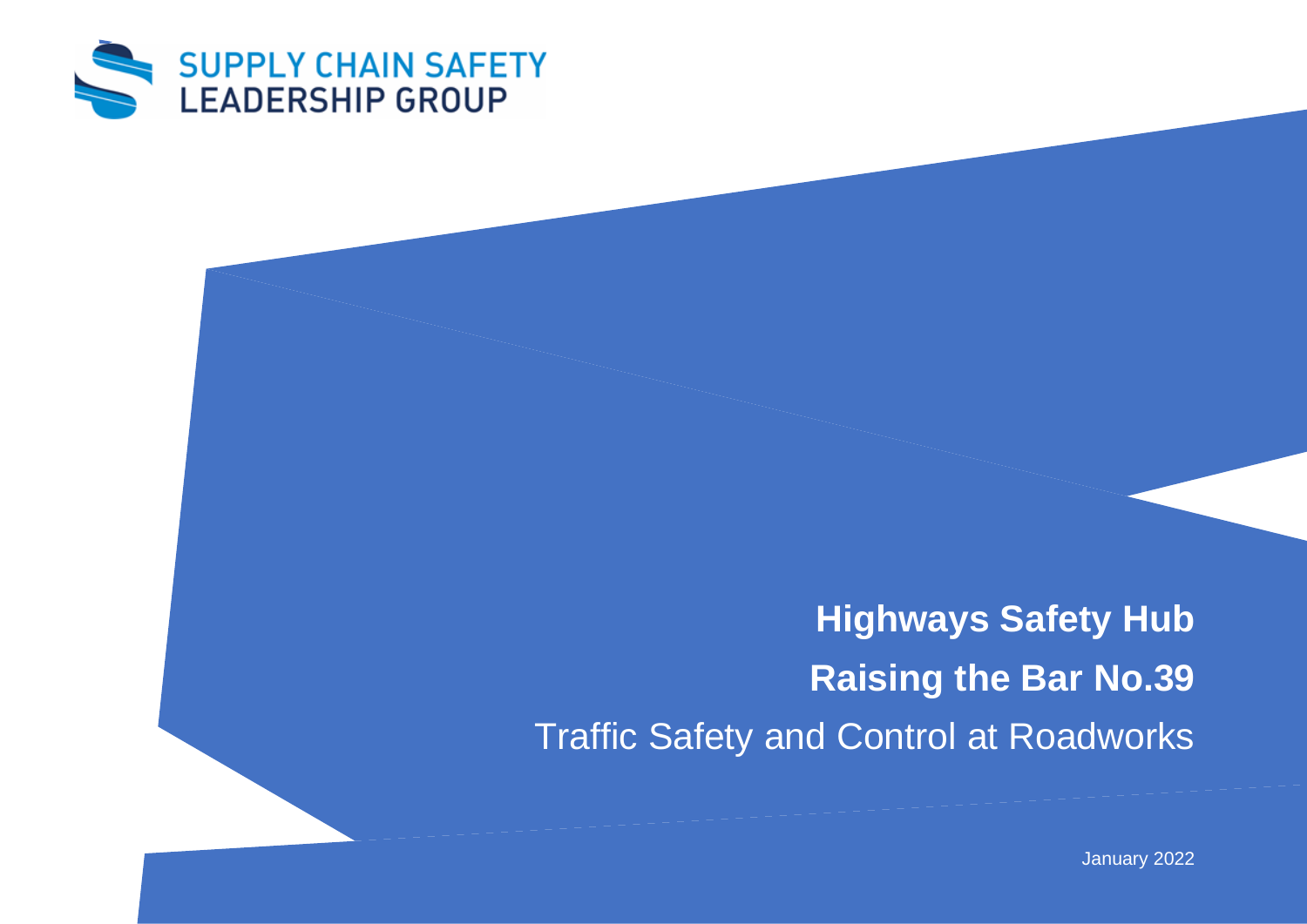# **Contents**

This Raising the Bar document was created by industry in response to ongoing industry and practitioner concerns with traffic safety control standards and the lack of consistency in the job descriptions of those involved in traffic safety and control at road and street works and a failure by many organisations to define the scope of an individual's employment, recognise the importance and benefits of allocating adequate time and resources traffic safety and control activities and personnel.

It is intended to drive uniformity, consistency, recognition and professional respect within industry of this essential engineering discipline.

This document is in first issue and is intended to raise the bar and will be subject to a review after 12 months from first use.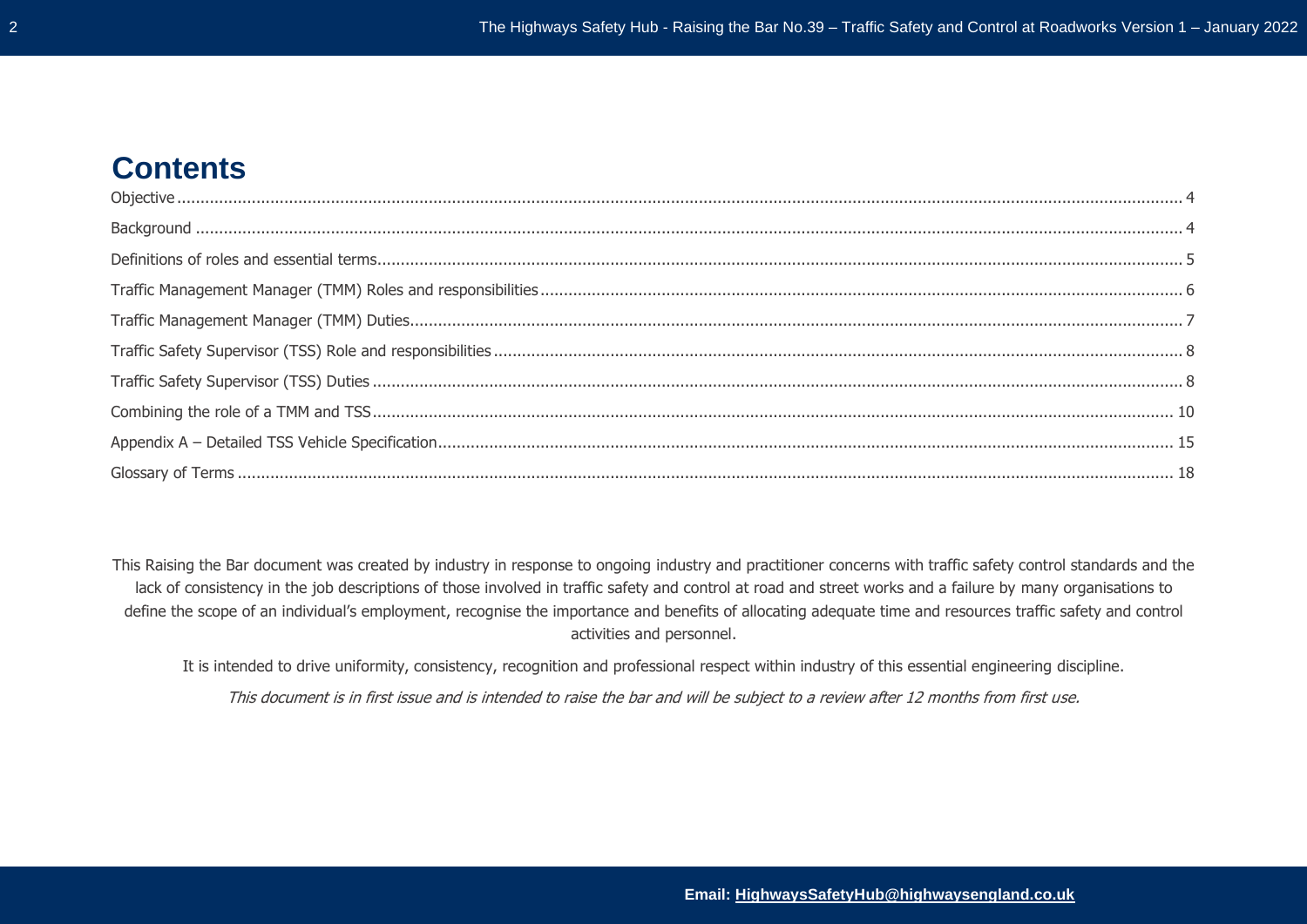## **KEY MESSAGE**

Traffic Safety and Control is the overall process which creates a Safe System of Work for a construction operation on or adjacent to a highway or other publicly accessible area.

- The Traffic Safety and Control Officer (TSCO) has been renamed to Traffic Safety Supervisor to differentiate the role from the Traffic Officer Service who have statutory powers
- The related roles of Traffic Management Manager and Traffic Management Designer have been recognised and their role in the design, planning, organisation and management of Traffic Safety and Control at a system of roadworks started to be defined
- That all duties and roles listed are a minimum requirement and this document lists the minimum requirements.
- That all organisations responsible for Traffic Safety and Control apply the requirements of this document with the aim to provide a consistent and uniform approach at all systems of road or street works
- That the importance of Traffic Safety and Control in providing adequate customer service and that adequate time and resources are allocated to this activity at construction work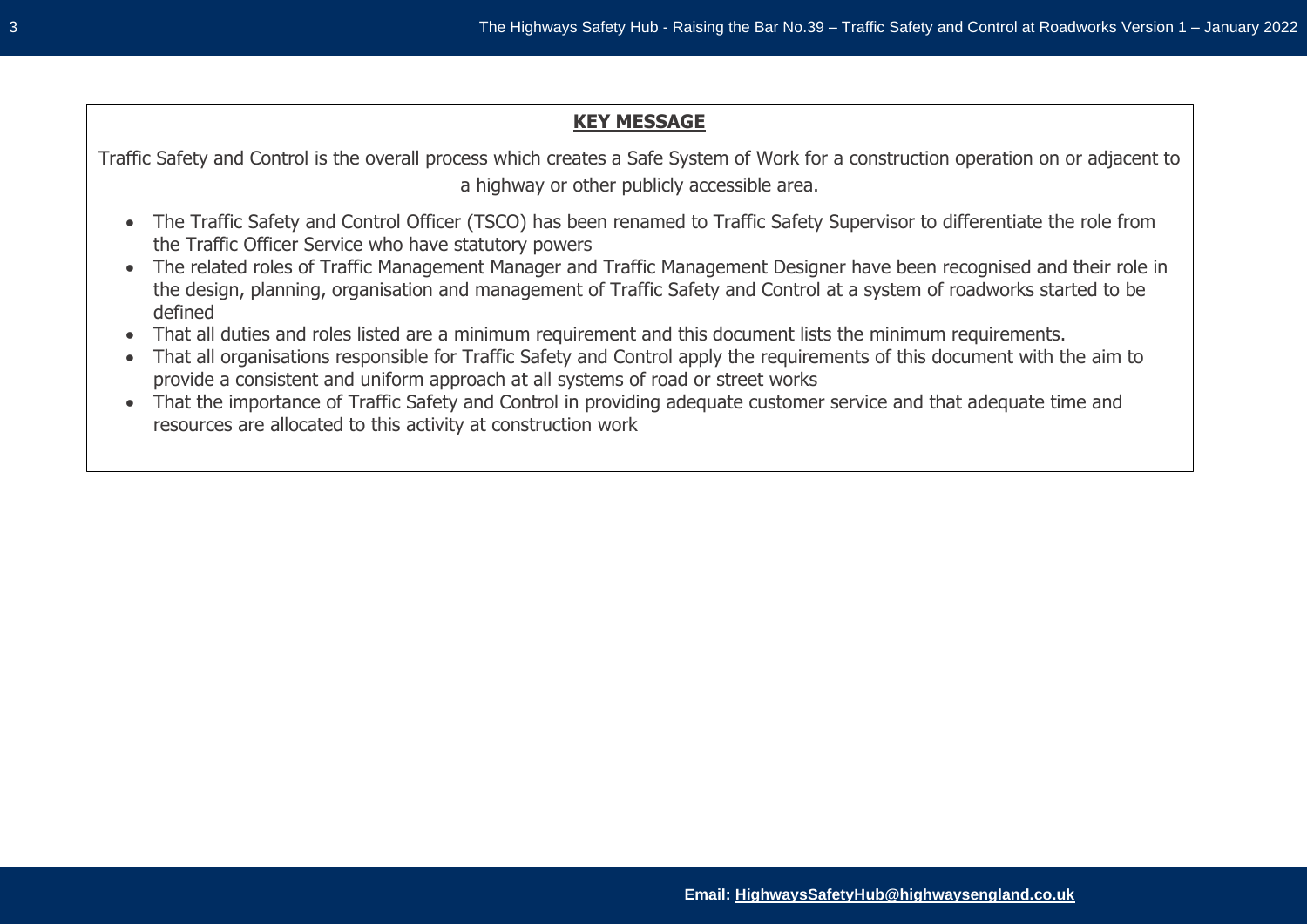## <span id="page-3-0"></span>**Objective**

The purpose of this guidance is to provide clarity on Traffic Safety and Control and the role of a Traffic Safety Supervisor at a temporary situation including roadworks on network roads and to set detailed minimum standards for those responsible organisations and individuals.

# **Background**

The role of Traffic Safety and Control Officer (TSCO) was first developed in the late 1990's resulting from a need to appoint a specific member of contractor's staff to manage all matters relating to traffic safety and control at roadworks.

The first qualification scheme for TSCO's was introduced in 2008 and a considerable number of industry individuals now hold the qualification to manage traffic and safety matters at roadworks. The course was substantially updated in 2021 and the role renamed to that of Traffic Safety Supervisor (TSS) to better reflect the responsibilities that these individuals should undertake and to differentiate them in the eyes of the public from the Traffic Officer service.

These individuals work in overseeing organisations, principal contractors and for temporary traffic management contractors, some are directly employed by those organisations and some are self-employed. This document applies irrespective of employment or engagement terms as it describes the duties a TSS shall undertake.

There is a wide disparity in the responsibilities that these individuals are given, the consideration of what is adequate time to perform the role and the importance that those employing them place on the TSS which this document seeks to address.

National Highways launched their Customer Focus initiative in 2017 to raise standards and improve customer satisfaction at roadworks which support the aim of their Raising the Bar campaign started in 2013.

The score for customer satisfaction with roadworks is the lowest of any of National Highways performance indicators with quality of information and diversion routes receiving much comment. Many of these issues relate directly to the quality of the traffic management measures requested by Principal Contractors and provided by TTM contractors.

The person who should be acting as Clerk of the Works monitoring the compliance and standard of TTM measures is the TSS at the instruction of the TMM and this document sets out the requirements for Skills Knowledge and Experience for those

persons together with their responsibilities and reporting structure so as to enable them to challenge poor performance, raise the bar on the quality of traffic management activities by contractors and recognise the role the TSS provides in maintaining safety on site.

This raising the bar



document is strongly recommended to be adopted as best practice by all Highway or Traffic Authorities for all works on any network road where a TSS is required or is to be appointed by the contract.

The appointment of a TSS by the contract for all road and street work is also strongly recommended when works have considerable pedestrian movements or are on highspeed roads. This will enable customer familiarity and confidence in the role together with conformity between organisations, contracts and networks to be achieved to the benefit of all customers.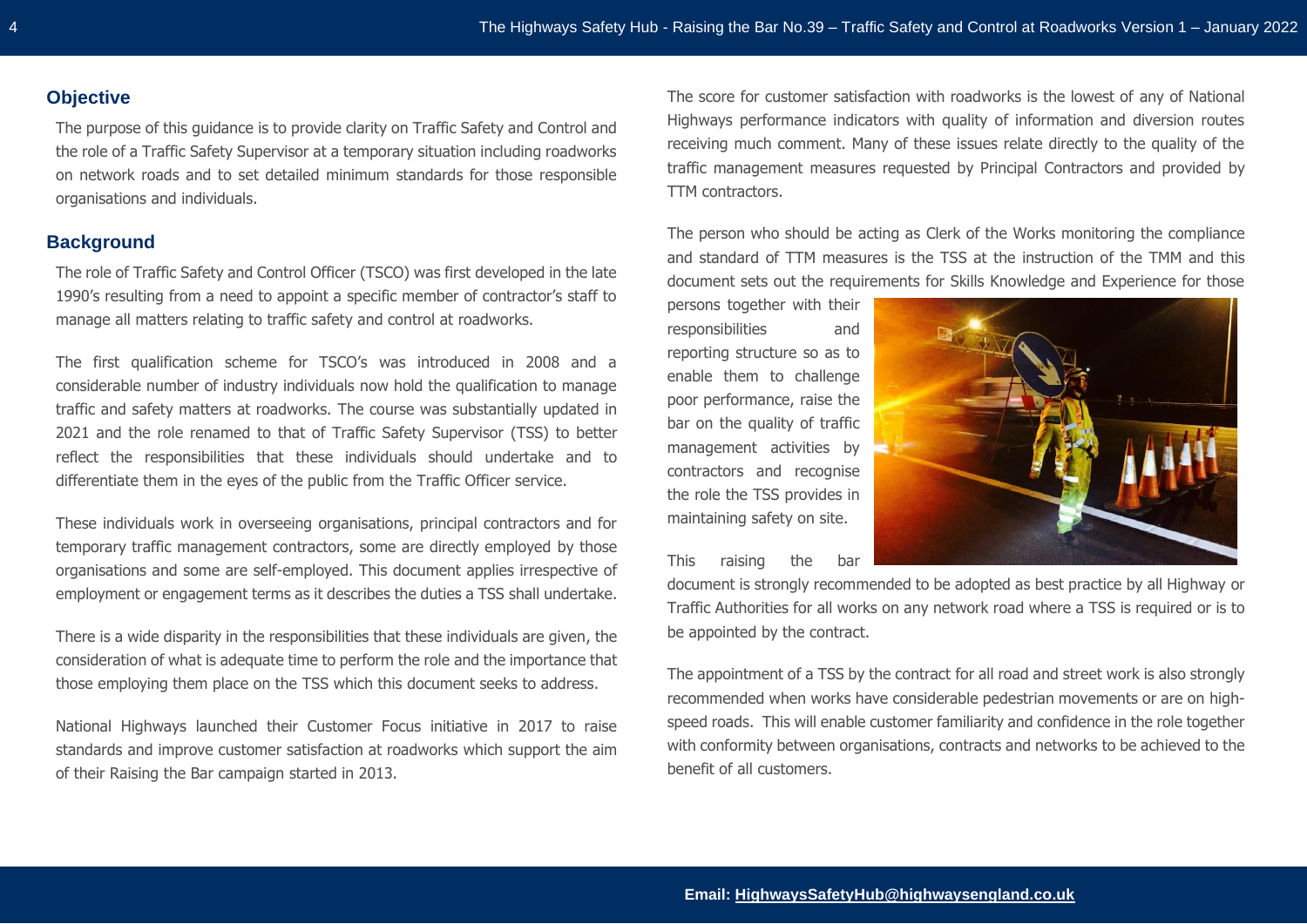#### <span id="page-4-0"></span>**Definitions of roles and essential terms**

**Temporary Traffic Management Engineer:** A person holding the post nominals of RegTTME issued by the Institute of Highway Engineers and having successfully completed the Professional Diploma in Temporary Traffic Management Engineering.

**Traffic Safety and Control:** The safe system of work (SSOW) that encompasses all temporary traffic management elements that support the safe and efficient operation of the system of roadworks to the national requirements including vehicle recovery, enforcement and monitoring activities with all risks As Low As Reasonably Practical (ALARP).

**Traffic Management Manager (TMM):** A person, normally a registered Temporary Traffic Management Engineer, who is appointed by the Principal Contractor to manage and coordinate all matters relating to the temporary traffic management measures including making all necessary arrangements for Traffic Safety and Control including appointment of sufficient TSS to oversee and inspect all temporary traffic management installation, maintenance, operation and removal activities during a shift to maintain customer focus and safety.

**Traffic Safety Supervisor (TSS)** ex TSCO: A person registered with LANTRA and appointed by the TMM to oversee on behalf of the Principal Contractor and Overseeing Organisation the arrangements for traffic safety and control. Who by means of a series of inspection and checks confirms that the agreed temporary traffic management system is being installed, maintained, operated and removed to the agreed design, specification, standards and contract conditions.

**Signing Lighting and Guarding (SLG)** Devices prescribed by the Traffic Signs Regulations and General Directions provided to Warn, Inform, Direct, delineate or contain traffic at a temporary situation or hazard and all associated equipment used to manage traffic forms the physical elements of or supporting element of the Safe

#### System of Work.

**Traffic Management Designer (TMD):** A registered Temporary Traffic Management Engineer who has been appointed by the Principal Contractor or a Designer to undertake design development activities and holds appropriate Professional Indemnity Insurance of at least £5 million to undertake design activities relating to the system that deliver customer focus and safety.

**Traffic Management Foreperson (TMF):** A person having the responsibility, training and experience to install, maintain and remove the Temporary traffic management measures and is registered with LANTRA.

**Traffic Management Supervisor (TMS):** A person appointed by the traffic management contracting organisation having the responsibility, training and experience supervise the install, maintain and remove the Temporary traffic management measures and instruct the TMF(s) and other relevant contractors.

**Traffic Management Design:** Works' information including written documents, design risk assessments and drawings used to describe the requirements of the SLG to those responsible for installing, maintaining and operating the SSOW created by the design.

**Principal Contractor/ Contractor:** As defined by Construction (Design and Management) Regulations 2015 (CDM regulations).

**Principal Designer / Designer:** As defined by Construction (Design and Management) Regulations 2015 (CDM regulations).

**Client:** As defined by Construction (Design and Management) Regulations 2015 (CDM regulations).

**Highway Traffic Authority:** Organisation responsible for the management of a network or area of highway may also be via a specific traffic authority.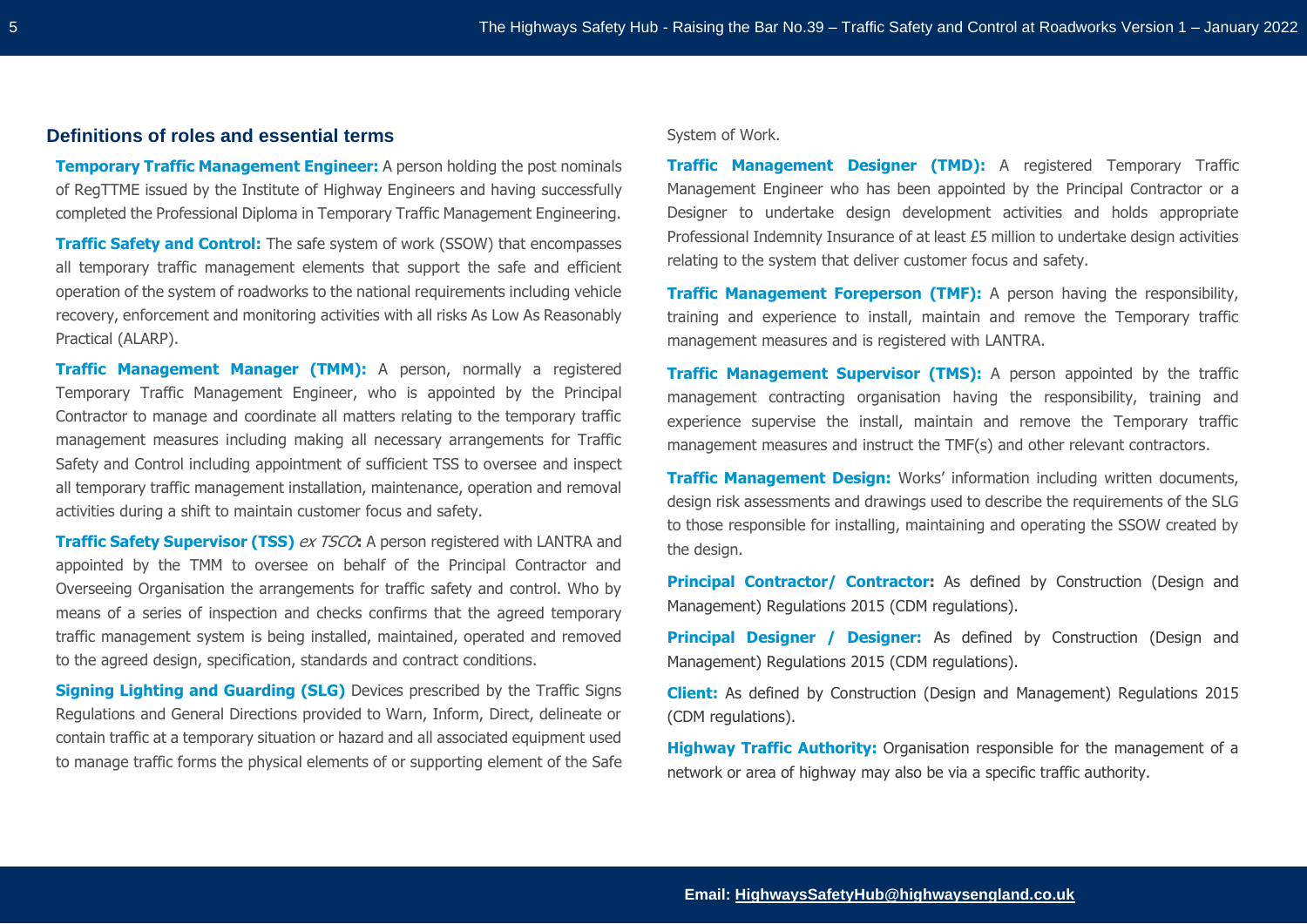**Overseeing Organisation:** Organisation appointed by the highway authority to under the management of a network or area of highway or contract on their behalf.

**Should:** The term "should", is used in this document to indicate a recognised means of meeting the requirements of this guidance.

**Shall:** The term "shall", is used in this document to indicate a requirement strictly to be followed in order to conform to this guidance and no deviation is allowed.

**May:** The term "may", is used in this document to indicate a requirement that needs consideration and assessment by the contractor.

**Must:** A statutory requirement that has to be complied with by the responsible organisation or person.

## <span id="page-5-0"></span>**Traffic Management Manager (TMM) Roles and Responsibilities**

The TMM is responsible for managing all matters relating to traffic safety and control at any temporary change in risk on the highway, including roadworks, so that the risk level is ALARP at the temporary hazard or situation on behalf of the Client and highway authority.

The TMM is a member of the principal contractor's staff who using a risk based approach appoints a suitable number of TSS to ensure by a TSS undertaking a suitable level of onsite independent checks, planned audits and regular or irregular inspections, defined by the TMM or the contract, within the designated and defined area of the principal contractors responsibility to provide measurable assurance that:

- All SLG is as far as reasonably practical being maintained in a condition that it could reasonably be expected to be found in by the provider of the SLG.
- That all unplanned risks arising from the temporary situation are being identified proactively by the principal contractors designated staff and suitable and sufficient resources are being used in a timely manner to *eliminate*, reduce and control ERIC those risks As Low As Reasonably Practical (ALARP) for all customers including;
- o Delay and Congestion
- o Breakdowns
- o Support to Emergency responders
- o Intentional or unintentional events that affect customer safety
- o Unplanned or unauthorised contractor staff actions
- o Dust, noise, light, dirt, water or other consequence of the works

That the principal contractor's TTM design has created a SSOW at the temporary situation or hazard for customers, who are defined as:

- Highway users (Traffic)
- Construction workers
- Adjacent stakeholders to the highway
- Emergency responders and those supporting them

That in creating the design for the TTM, the design was created:

- Using a NHSS suppliers quality plan by a named TMD
- To accepted minimum standards in defined Traffic Signs Manual Chapter 8 and associated documents including the DMRB, CIS53 and RtB
- to agreed standards of provision and operation above minimum standards and as defined by the highway authority or client
- Using a suitable and sufficient documented design risk assessment including an assessment of roadside risk as defined by DMRB CD377 (Requirements for road restraint systems) by competent staff as required by the relevant NHSS.
- And is being maintained by a sufficient level of maintenance activity by the TTM provider that will maintain the SLG in a condition it could reasonably be expected to be found in
- And is subject to a post design review check appropriate to the size, complexity and risk associated with the design
- And it effectively communicates the nature of the works being undertaken to traffic and the alternative means to avoid the area or safe passage past the work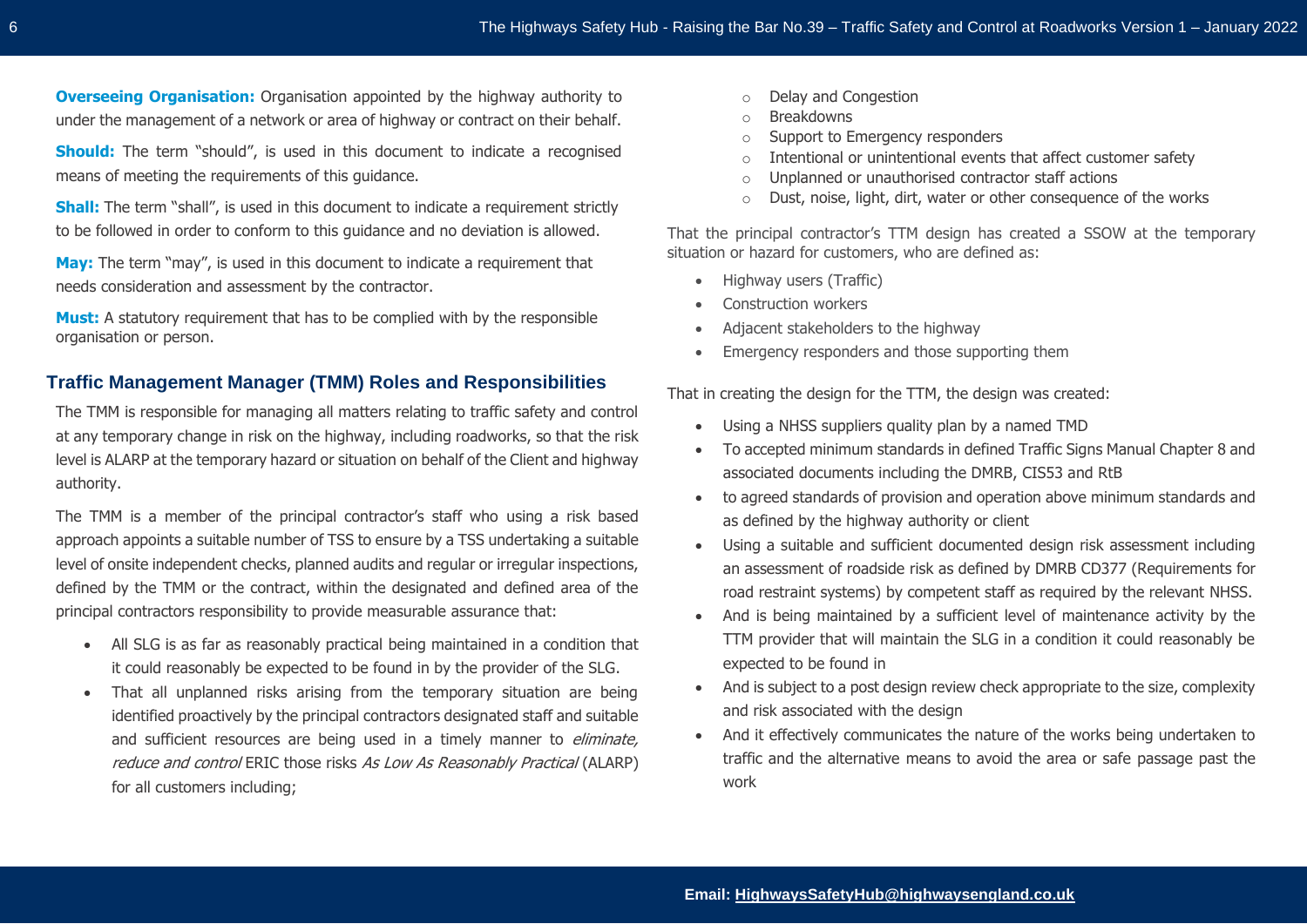## <span id="page-6-0"></span>**Traffic Management Manager (TMM) Duties**

#### **The Traffic Principal Contractors Traffic Management Manager shall as a minimum:**

- Manage and coordinate requests for interruptions (any reduction in full availability) to carriageway capacity by challenging their need for the reduction in the length and lateral width of closures of a link. The aim being to balance safety and progression of the works, whilst ensuring full utilisation or working space / area versus the remaining carriageway width
- Develop processes that ensure contractors make maximum planned use of the available working period granted e.g., 22:00 to 06:00, so as to reduce repetition of lane closures and risk from ALARP and therefore the overall programme length of reduced carriageway availability to the customer
- Obtain validation that the contractors shall make visible progress within established TTM measures
- Issue a prestart certificate of conformity for any sign manufactured or provided for the design by the contractor a minimum of 7 days before the equipment is placed on site by verifying that the signs:
- meet the minimum legal requirements under PUWER (Provision and Use of Work Equipment Regulations)
- Comply with the design and requirements of the TSRGD, relevant Traffic Signs Manual(s) and associated working drawings
- Will not constitute and obstruction of the highway when placed
- Or have non prescribed sign approval from the national authority
- Check that the contractor(s) has undertaken suitable and sufficient preparatory activities to ensure that the planned work can be undertaken within the available or agreed off peak working window without risk of overrun from said working window

#### **The TMM shall check that:**

- the contractor(s) have assessed the risk of failure to restore network capacity and agreed measures consummate with the likelihood of the risk of overrun being realised are available to mitigate and control this situation are in place
- the Contractor(s) and TTM Contractor have a contingency and or emergency incident plan in place consummate with the complexity, size and nature of the TTM and works operations that identifies foreseeable hazards, situations and the available means of controlling the conditions identified
- the RAMS of contractors relevant to TTM activities such as TTM contractor, TTM road markings, temporary VRS, vehicle recovery etc. are suitable and sufficient
- the principal contractor has all signage and other measures designed to current best practice to create a suitable and sufficient worksite traffic system including segregating, delineating, and indicating worksite hazards within the TTM measures
- adequate advance notification of the works including any closure is and has been given

#### **The TMM shall:**

- Procure and manage changes to road space
- Act as contractor's package manager to ensure all TTM elements create a SSOW with all risks ALARP
- Act as point of contact for highway authority, enforcement or regulatory authority enquiries and audits
- Not be appointed to a role not related to the overseeing of or undertaking the monitoring, measurement and of the quality and safety of the TTM operations and measures that detracts from delivering Traffic Safety and Control requirements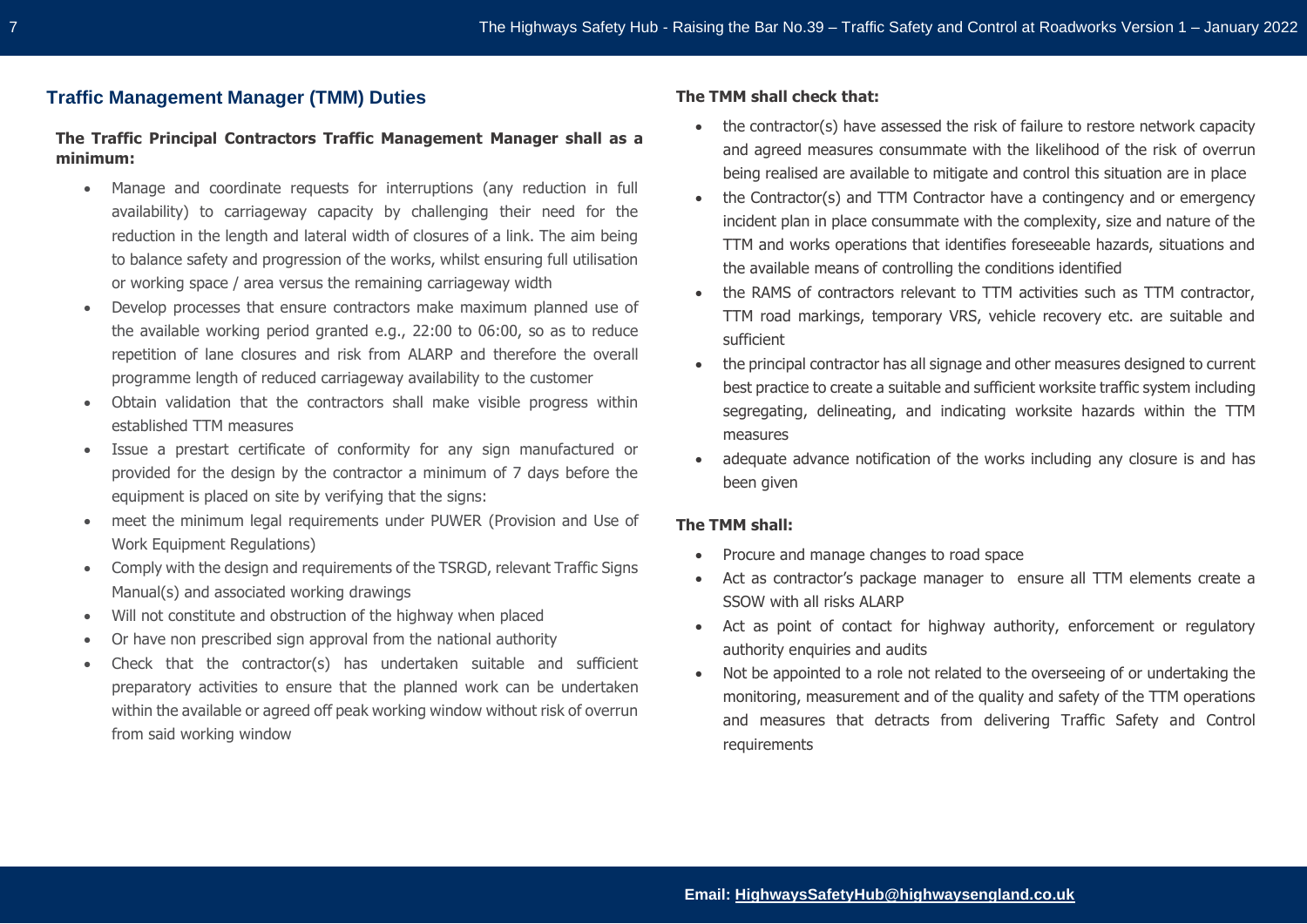## <span id="page-7-0"></span>**Traffic Safety Supervisor (TSS) Role and responsibilities**

The TSS is to act as the highway authority or overseeing organisation's supervisor on site, on shift, representative at a designated and defined area of temporary hazards or risk. They shall ensure on behalf of the appointed TMM by means of undertaking a suitable and sufficient level of site inspections and audits that all risk controls are being effectively implemented in a timely, safely manner to the agreed design and standards with all risks ALARP by all organisations responsible for the area including those with designated roles under CDM Regulations.

They shall ensure that:

- the SLG provider, provides the SLG (TTM) to the agreed contract design
- agreed SSOW is being maintained proactively and continually improved for customers
- Incidents are identified and managed following the agreed incident plan

The TMM shall be responsible for appointing sufficient TSS to undertake this function based on the scale, complexity and risk related to the traffic management system.

## <span id="page-7-1"></span>**Traffic Safety Supervisor (TSS) Duties**

That, the TSS by undertaking a sufficient regime of planned or unplanned timely inspections before starting installation or removal of any TTM measures that quality will be achieved without harm occurring.

This shall include:

- Before any highway/road is closed and traffic is diverted on to a diversion route that the diversion route is:
	- o Adequately signed to the agreed design and signs are correctly placed to be visible and safe and will aid traffic moving effectively along the route without confusion.
	- o Is clear of obstructions that may cause congestion
	- o Before authorising the closure of the road by the TTM contractor
- That the contractor has provided the agreed resources and that they remain sufficient to achieve the planned work within the agreed working window
- That the RAMS of contractors relevant to TTM activities such as TTM contractor, TTM road markings, temporary VRS, vehicle recovery etc. are complied with
- That the TTM contractor is compliant with the requirements of the NHSS for training and competency for the operation
- That traffic flows are at a suitable level to permit the operation to commence, remain in operation and any unplanned event is mitigated by triggering incident management plan
- That the TMF(s) have notified the highway authority control room and permission has been given
- That the TMF has procured any roadside signals required to support the works.
- That all contractors' works vehicles are appropriately marked
- That conflicting and or confusing signs have been covered or removed to the agreed contract standards

Where the pre commencement checks of an installation or removal activity have indicated a non-conformity, including unsafe conditions which as a consequence the TSS considers that the safety of the workforce, users of the highway or others adjacent to the highway, such as traffic on a diversion route will be compromised, then it is the TSS's duty to inform the highway authority representative as well as the TTM contractor, TMM and Principal Contractor for the works.

The TMM and TSS should agree with relevant parties the actions that will be required to remedy the conditions highlighted and close out the non-conformity before the works are permitted to commence, re-commence, continue, or change.

The TTM Contractor or Principal Contractor shall not start installation, alteration or removal work of TTM until the agreement of the TSS to do so has been obtained. Any non-conformity raised prior to commencement should have been closed out by the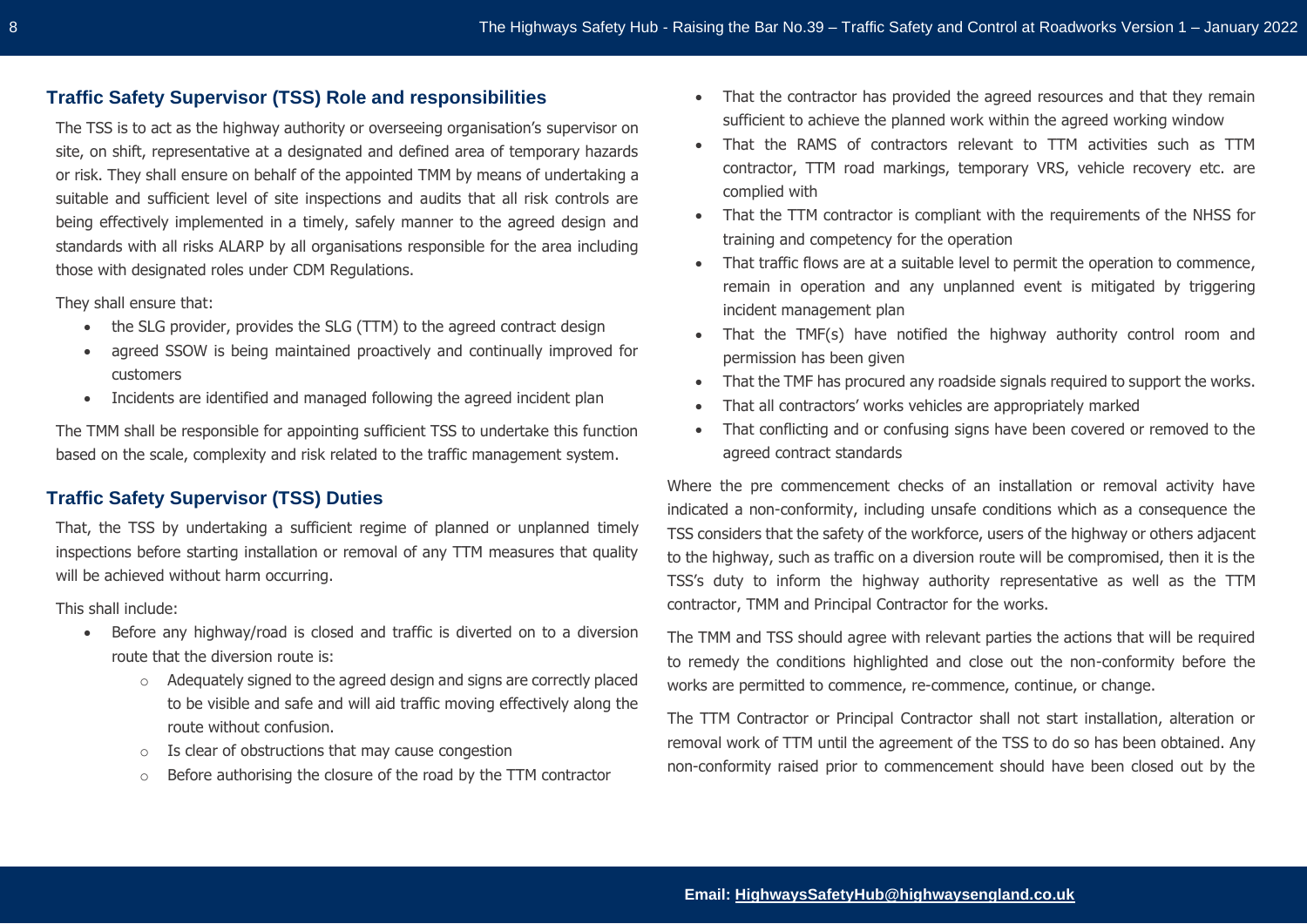relevant organisation or company to the level agreed with the TMM or Highway Authority.

As soon the TTM measures have been installed, altered or removed or at regular intervals during larger activities or those with longer durations the TSS shall on behalf of the TMM by means of inspections or audits at least once per shift:

- Regularly check that the TTM measures have been installed to the agreed design (On site verification)
- That all site-specific signs and variable legend signs comply with the requirements of the Traffic Signs Manuals and associated documents
- That any non-conformity is recorded, an action plan created and that the defects are marked as completed on the action plan
- That the onsite arrangement of the design has all risks ALARP and maintains traffic flow
- That the TTM Company maintains the measures to the agreed contract standard using trained and competent staff
- Validating that the works contractor is making visible progress within TTM measures
- That all on site works traffic hazards are delineated and signed appropriately.
- That requests for additional site access and egress locations are passed to the TMD for approval before allowing installation on site
- That traffic flows:
	- $\circ$  remain suitable to allow the relaxation works to continue
	- o are unlikely to become unsuitable before completion of the relaxation work and that the closure is removed appropriately
	- o are unaffected ALARP by the presence of the TTM measures
- That measures have been implemented to explain why when visible progress is not being made within established TTM measures by the contractor
- That all working space that is not required is removed appropriately to

minimise carriageway occupancy

- Maintain an accurate records of road space utilisation installation, removal and unused road space with the highway authority
- That incidents events and other unplanned interruptions to carriageway capacity are being managed effectively by the relevant organisations
- That all temporary VMS, CCTV and speed enforcement equipment does not increase roadside risk to traffic
- That any safety, security or emergency measures such as safety zones, emergency routes, spill containment, dust or mud suppression remain effective, suitable and available
- That contractors' vehicles on site comply with site policy and RtB 02
- That the relevant requirements of RtB 27 are being effectively installed and operated

As soon the works contractor has completed the works activity or at regular intervals during larger activities the TSS shall by means of inspections prior to removal of any TTM measures:

- Check that any part of the highway is in a safe condition to be reopened to general traffic and that the risks from all remaining hazards are ALARP
	- o All plant, equipment, debris, dust, water, materials are removed or SLG and where considered required have VRS installed
	- o All SLG is available and sufficient to allow reopening
	- o All TTM equipment will be covered where not practical to be removed or removed when not required
- All temporary road surfaces, ramps, road plates and drainage meet the requirements of TSM chapter 8, other guidance and the design when used by the contractor to enable the reopening of the highway
- That the contractor has updated roadside information on current and future activities in a timely manner and is maintained correct to the available information or programme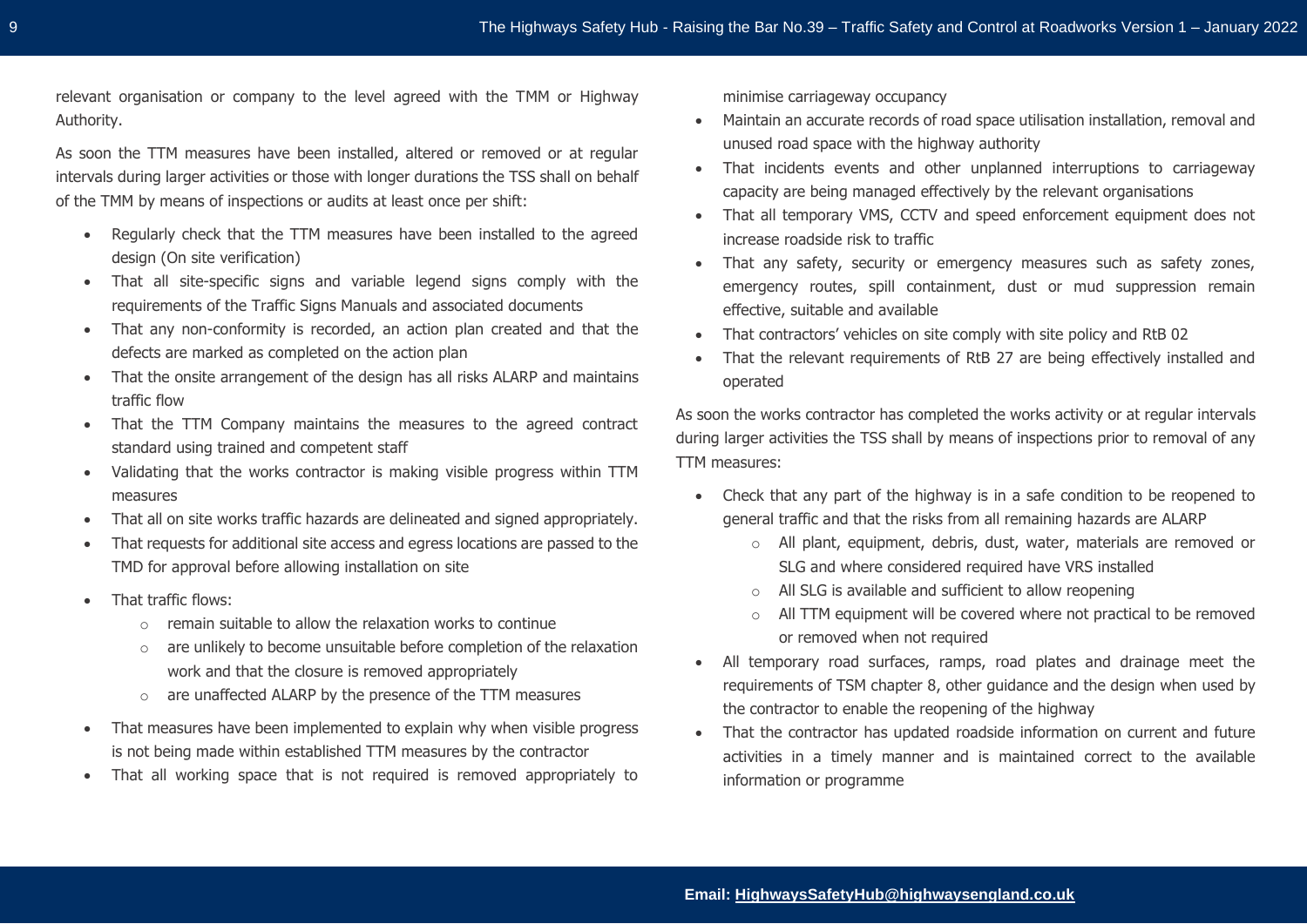As soon the works contractor has completed the works activity or at regular intervals during larger activities the TSS shall by means of inspections on completion:

- Check that any part of the highway is in a safe condition to be reopened to general traffic and that all temporary hazards have been removed
	- o That any treatment to the highway surface has been undertaken and documented e.g., winter service
	- o That all TTM equipment has been removed
	- o That all temporary alterations to the highway have been removed or made good
- All road space etc. has been closed and accurately reported
- Conflicting sign masking has been removed
- Permanent signs re-erected / uncovered
- Fixings into asphalt reinstated
- Cats eyes / road studs reinstated
- All contractor's debris has been removed and the site cleared of litter
- All damage from road markings is identified, documented, and reported to the overseeing organisation / highway authority and/or has been made good
- The TTM contractor has supplied all records of activities and all designs used and these have been supplied to the TMM to be made available to the overseeing organisation / highway or traffic authority
- That all records of TSS activities have been completed and supplied to the TMM to be made available to the overseeing organisation / highway authority

The TSS shall also be available:

- To coordinate assistance from works contractor and specialist companies in reopening the highway in the event of an incident
- To post incident or incursion re-inspect the condition of the TTM measures to identify and ensure works required to permit the safe reopening are managed and undertaken
- To instruct the suspension of contractors work activities to reduce risk during an incident from emergency responders' activities including traffic using the works area to access an incident
- To organise and utilise site resources to support customers welfare during extended interruptions to network availability in an incident
- To make available documented information to those investigating

## <span id="page-9-0"></span>**Combining the role of a TMM and TSS**

The roles of TMM and TSS may be combined on smaller schemes, with less complex works where the individual holds both qualifications but in combining the role the Principal Contractor shall ensure that it shall not detrimentally affect monitoring or assurance of the quality and safety of the work delivery on behalf of the highway authority.

The TSS or TMM shall not at any time:

- Directly control, direct, supervise or manage the TTM operations on behalf of the TTM provider
- Be the named TMD for the works that they are overseeing.
- Work excessive hours or exceed the requirements of the Working Time Directive
	- o No exemption or opt out is permitted for the TSS due to possible lone working in a safety critical environment
- Be an unqualified member of a contractor, supplier, supervision consultant, design or highway traffic authority staff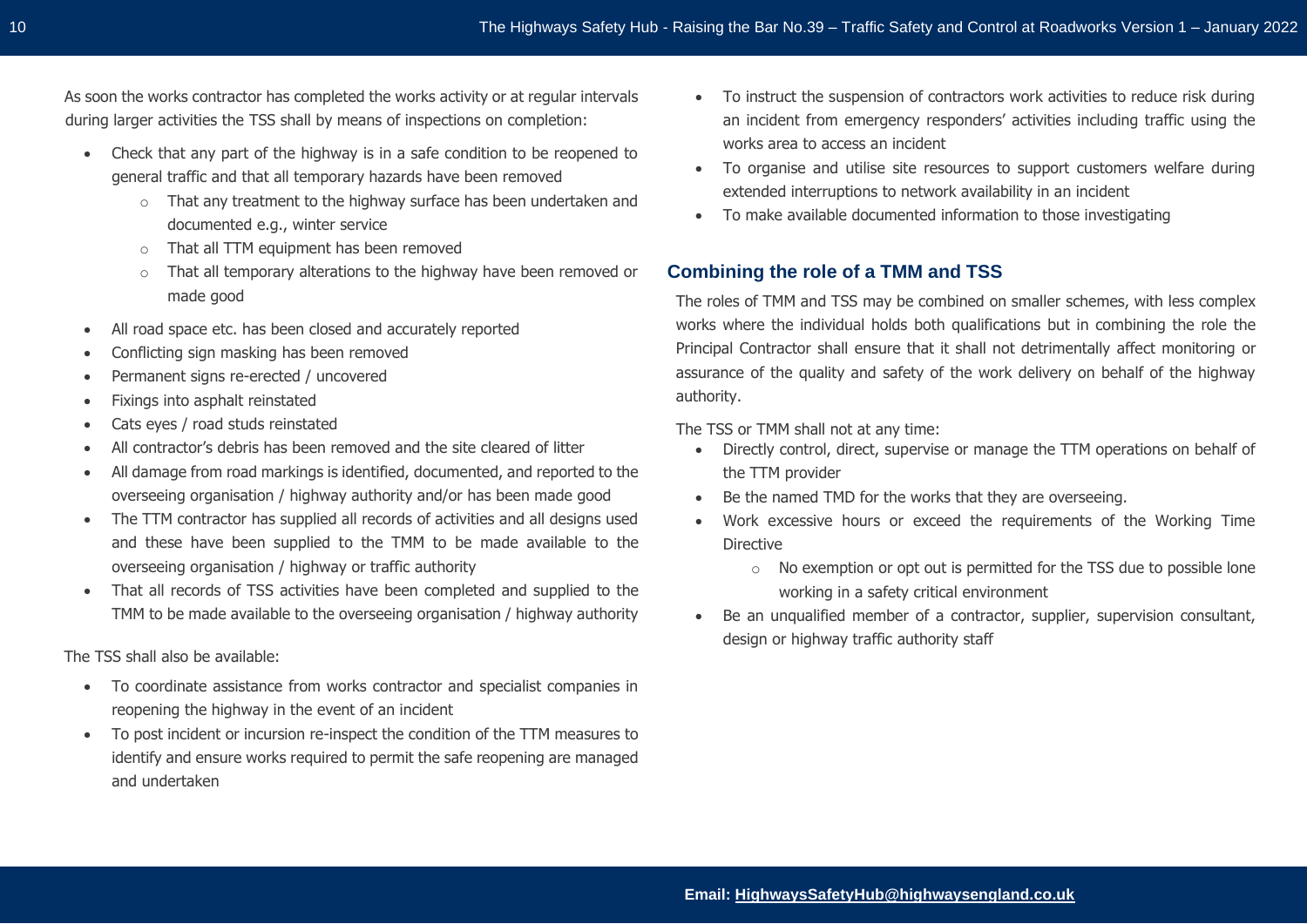## **Record keeping**

The TMM shall organise and retain adequate documented information to allow the accurate recall and post occurrence substantiation of:

- Design changes and approval for design changes including safety audits
- Public contact including liaison and notification activities
- Contingency plans
- Other customer feedback sought / given or supplier
- Inspections made by enforcing authorities
- Minutes of monthly traffic management meetings
- The agreed TTM design and post install change to the agreed design
- Design risk assessments and other supporting design information
- Any quality plan information relative to the supplier's service and products in connection with the TTM measures.
- Testing of emergency plans and measures.
- TSS activities

The above list is not exhaustive and indicates a minimum acceptable level of documented information.

The TSS shall keep or obtain and provide to the TMM adequate documented information to allow the accurate recall and post occurrence substantiation of:

- Inspections, audits, monitoring, measurement, verification and validation activities for items such as:
- Installation of TTM measures
- Ongoing conformity of TTM measures
- Removal of all TTM equipment
- Installed diversion route prior to use
- Speed enforcement signage.
- Safe operation of vehicle recovery
- Reinstatement of TTM measures post incursion or incident
- Compliance of TTM company with NHSS
- Compliance of other contractors
- Highway safety and maintenance inspections
- Non conformity and closure of non-conformity in connection with the TTM
- Certificates of conformity for supplied products such as signage and VRS/TVRS or road makings
- Contact with emergency services and highway authority
- Traffic congestion and queues
- Highway defects, repairs and damage
- Traffic counts for relaxation works and external events affecting the TTM
- Information on work activities provided at the roadside
- HSEQ observations, near miss and incident created by the works in connection with the system
- **Weather**
- Visual record of the installed system including diversion route signage

The above list is not exhaustive and indicates a minimum acceptable level of documented information.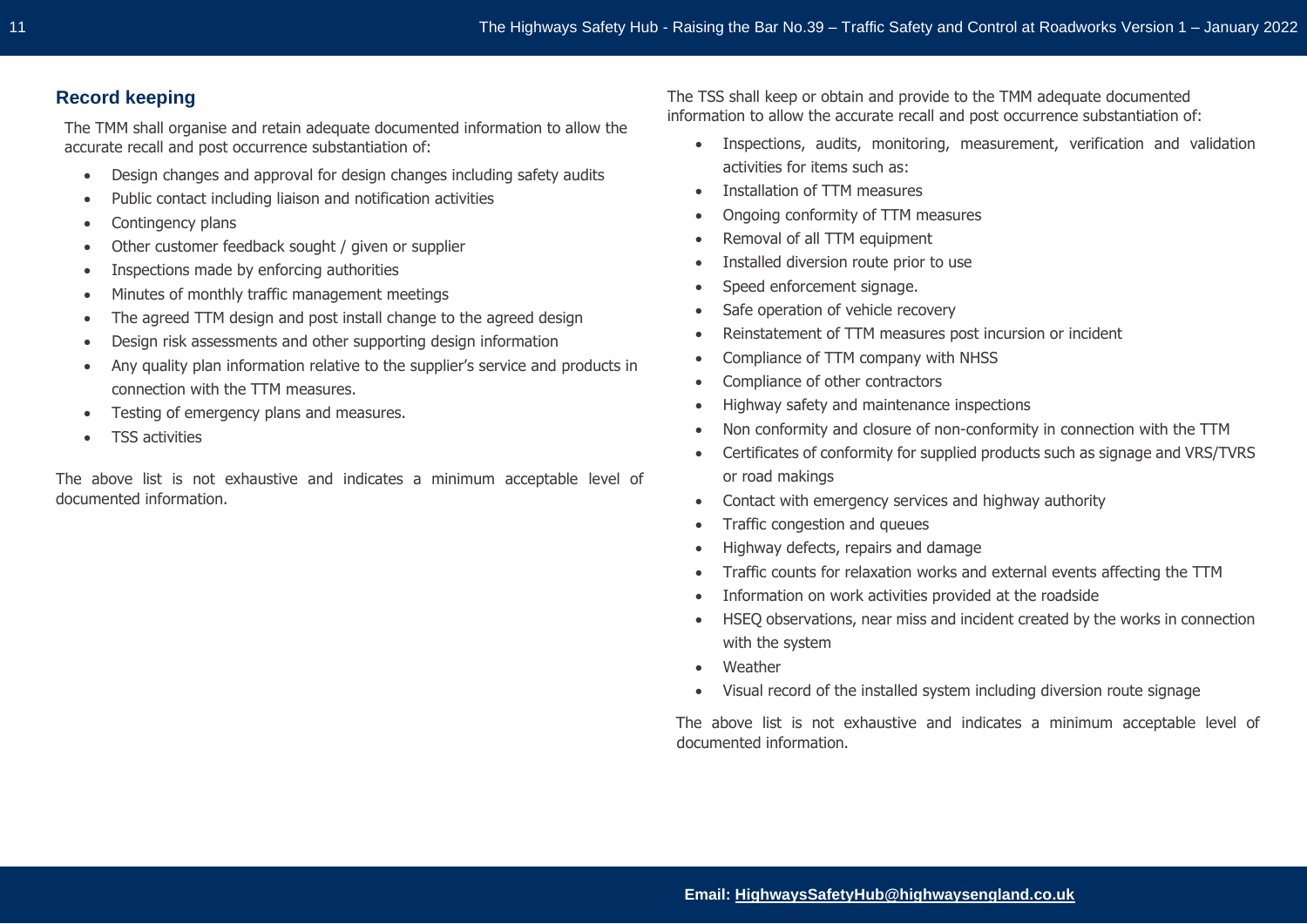### **Other requirements**

The TSS when acting as a TSS shall not be a member of any TTM crew installing maintaining or removing the SLG arrangements and if required to perform the role of TSS during any 12 hour period on a site, is not permitted to have taken any part in the activities of installing, maintaining or removing the SLG arrangements at any time during that shift on that site or at any 'standard' roadworks site where they have been actively involved in the installing or removing the SLG in the preceding 28 days.

In the event of an incident or other damage to the TTM measures, when the TSS considers that the continuation of works activities within a system of TTM is no longer acceptable, the TSS shall be able to instruct the contractor to suspend their works, suspend deliveries, clear an emergency access route through, make any part complete works safe and move all plant, labour and equipment to a place of safety. The TSS's decision shall be final as to when works will be suspended or can be restarted. The contractors resources should remain available to assist as required or directed to reopen the highway.

The TSS shall not carry out the onsite verification of a detailed TTM design for which they have undertaken the pre-construction design activity, design checking (Verification) or design approval (Validation) activity. The on-site check of the installed design shall be an independent verification of the suitability and compliance of the installed measures.

The TMM shall organise and chair at regular intervals, at least monthly, a traffic management meeting to which external stakeholders and customer representatives, TTM contractor and principal contractor and other interested parties shall be invited as required by the contract to discuss matters relevant to the TTM. The ongoing maintenance of customer safety and quality of the scheme shall be discussed and the recommendations or the requests of highway authority or Police considered.

## **TSS and TMM training and competence**

The TMM shall hold the following minimum training qualifications.

- NEBOSH Construction Certificate or IOSH Managing Safely or CITB Site Managers Safety Training Scheme
- CSCS Manager in a category relevant to highways or one issued by LANTRA
- Hold or have held NHSS 12A TSCO qualification (pre 1st September 2021)
- Hold or have held NHSS 12 R5 Traffic Safety Supervisor (Post 2021 replacement 12A TSCO Course - Preferred)
- Hold or have held NHSS 12C Planning Officer
- NHSS 12D M7 Planning Officer
- Institute of Highway Engineers Professional Diploma in Temporary Traffic Management Engineering

The TSS shall hold the following minimum training qualifications.

- NEBOSH Construction Certificate or IOSH Supervising Safely or CITB Site Supervisors Safety Training Scheme
- Hold a First Aid in the Workplace qualification
- CSCS in a category relevant to highways or one issued by LANTRA
- NHSS 12A TSCO qualification (pre 1st September 2021)
- NHSS 12 Traffic Safety Supervisor (Post 2021 qualification which updated the 12A TSCO - Preferred)
- NHSS 12C Planning Officer
- NHSS 12D M7 Planning Officer
- Institute of Highway Engineers Professional Certificate in Temporary Traffic Management Engineering
	- $\circ$  working towards or have attended minimum hold qualification preferred
- Conflict management techniques
- Hold a current enhanced DBS (Disclosure and Barring Service) check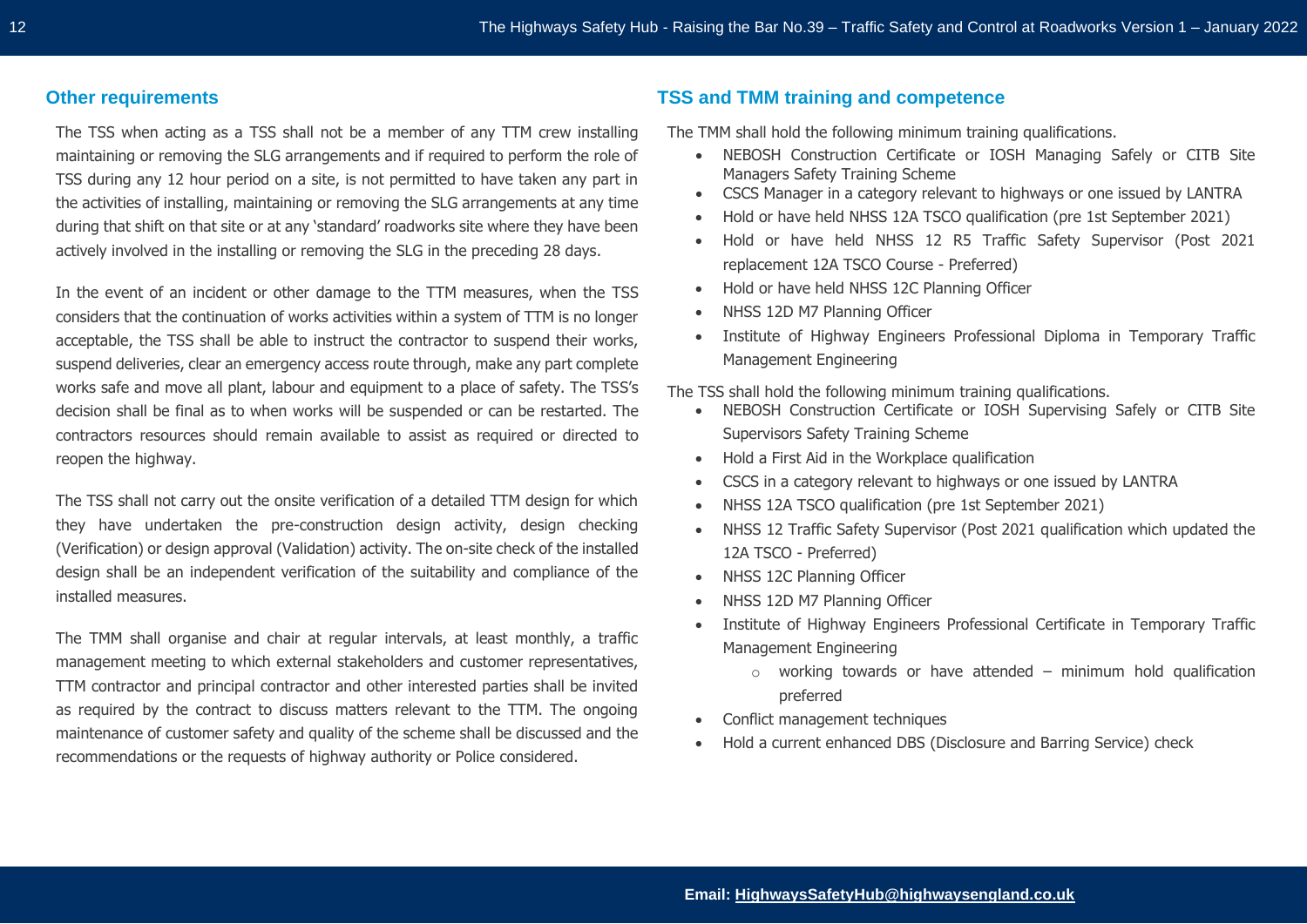The IHE course is taught at two levels:

- Professional Certificate which covers highway engineering fundamentals and underpinning knowledge
- Professional Diploma which covers traffic management systems, processes and standards.

If the Institute of Highway Engineers Professional Diploma in Temporary Traffic Management Engineering is not held, consideration should also be given for both roles to obtaining qualifications such as NVQ's or awareness courses in:

- Vehicle Restraint System supervision
- Road marking operation supervision
- Construction site management and supervision
- Road Safety Engineering and Auditing procedures

And by April 2023 all TMM's shall be registered with the Engineering Council to at least Engineering Technician level as they undertake the supervision of highway engineering activities including involvement in design activities.

One such route to registration is completion of the Professional Diploma and Engineering Council application via the Institute of Highway Engineers (IHE). Once registered, the TMM and any registration holding TSS shall maintain this registration by maintaining membership of the Institute of Highway Engineers by undertaking required CPD. The IHE issues the post nominals of 'RegTTME' to persons who have successfully completed the Professional Certificate or Diploma in Temporary Traffic Management Engineering (the TTME course)

All TMM and TSS's shall have a detailed working knowledge of the TRSGD and the relevant Traffic Signs Manuals, as a minimum manual 8 and 7 together with the requirements of CDM regulations. They shall be able to interpret the traffic signs working drawings and provide detailed assessments of what is considered reasonably practical in TTM.

All TMM and TSS shall have a proven record in the supervision and management of operational TTM activities. It is considered that those persons with less than 5 years proven supervisory TTM experience may not always have the required industry operational knowledge and experience to supplement their completed training. All persons gaining experience should be supervised and or mentored by a TSS/TMM with recognised and recorded experience of greater than 5 years when first starting as a TSS, with particular consideration given to those who have less than 5 years operational supervisory experience.

Every TSS and TMM shall maintain a CV of past projects and CPD. The IHE maintains records of Registered Practitioners in TTME. Issues regarding the professional engineering competence, registration or ethical standards of a professionally registered person can be referred to the IHE.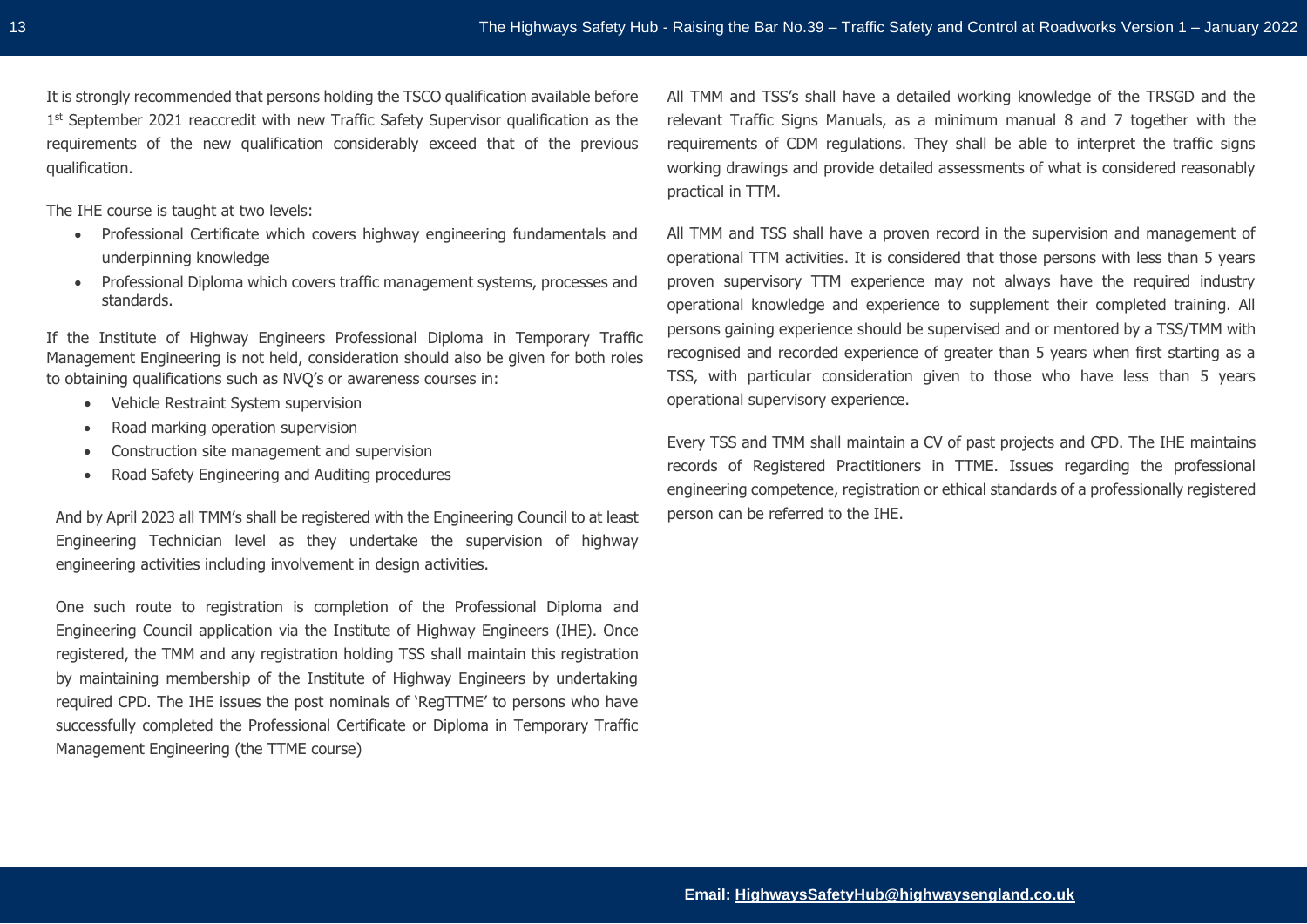#### **Traffic Safety Supervisor Vehicle**



The TSS will need specialised transport to undertake their duties and to provide reassurance and confidence on the occasions they will interact with the general public. The TSS must be recognisable and easily identifiable to other contractor's staff, emergency responders and after a period of widespread use of a consistent livery, the general public or highway user.

To enable these aims, each TSS shall be provided with a vehicle with a uniform consistent approach to markings and colour. This document prescribes these requirements, and they exceed those minimum requirements of Chapter 8 for inspector supervisor vehicles. No deviation from these requirements in regard to standard, layout or size of marking is permitted as the intention is to create uniformly recognisable vehicles, promoting confidence and reassurance for all customers including vulnerable and distressed persons. The use of a vehicle so marked should be minimised when not acting as a TSS, i.e., in off duty time.

The TSS vehicle shall not deviate from the detailed standard specification given in Appendix A of this document. When operating as a TSS the vehicle shall be uniformly presented to the design in this document in a clean condition.

The vehicle shall display the logo on the side of the contract name or maintenance agent, or Client or other logo as agreed by the Client, highway traffic authority or overseeing organisation. It shall not display the logo or name of any TTM company, private company or other organisation without the organisation being the highway authority or without prior consent of the Client or overseeing organisation. The size for the logo is given in Appendix A.

A full width beacon should be fitted with in cab indicator of operation.

The TSS should be provided with a vehicle that assists the TSS to exit the vehicle safely, sometimes from the passenger side, typically van type vehicles offer the greatest ability to do this with a bench style seat.

If any vehicle does not have all round windows to provide visibility when manoeuvring, then it shall be assessed and meet the requirements of the relevant Raising the Bar document for operator visibility assistance.

Vehicles should allow the TSS to move effectively on and off verges where there is no hard shoulder to assist the TSS to leave the vehicle safely. Consideration should be given to using 4x4 type vehicles to allow this type of manoeuvre to be undertaken confidently.

The TSS vehicle should be one manufactured or fitted with front and rear parking sensors, blind spot detection and a reversing camera(s) to assist the TSS to safely manoeuvre in traffic. It shall also be fitted with Bluetooth or handsfree equipment to allow the TSS to communicate with others during moving operational events such a mobile carriageway closures or rolling road blocks.

The TSS is regularly required to monitor installed SLG arrangements to verify that they meet or continue to meet the agreed standards. This is usually undertaken by a driven observation check comparing it to a drawing, however this cannot be safely undertaken whilst simultaneously driving. To enable this task to be safely undertaken, the TSS vehicle shall be fitted with a HD or greater quality in car permanent CCTV system with separate cameras facing to the front and rear as a minimum.

Fixed dash cam CCTV systems with front and rear cameras are recommended. Temporary screen sucker mounted systems are not recommended.

Using the footage, the TSS can then download the footage of the site check from the vehicle camera and use it to compare against the required design as a desktop post collection activity, retaining it securely for 28 days before destruction. Data shall be controlled in accordance with an organisations GDPR policy.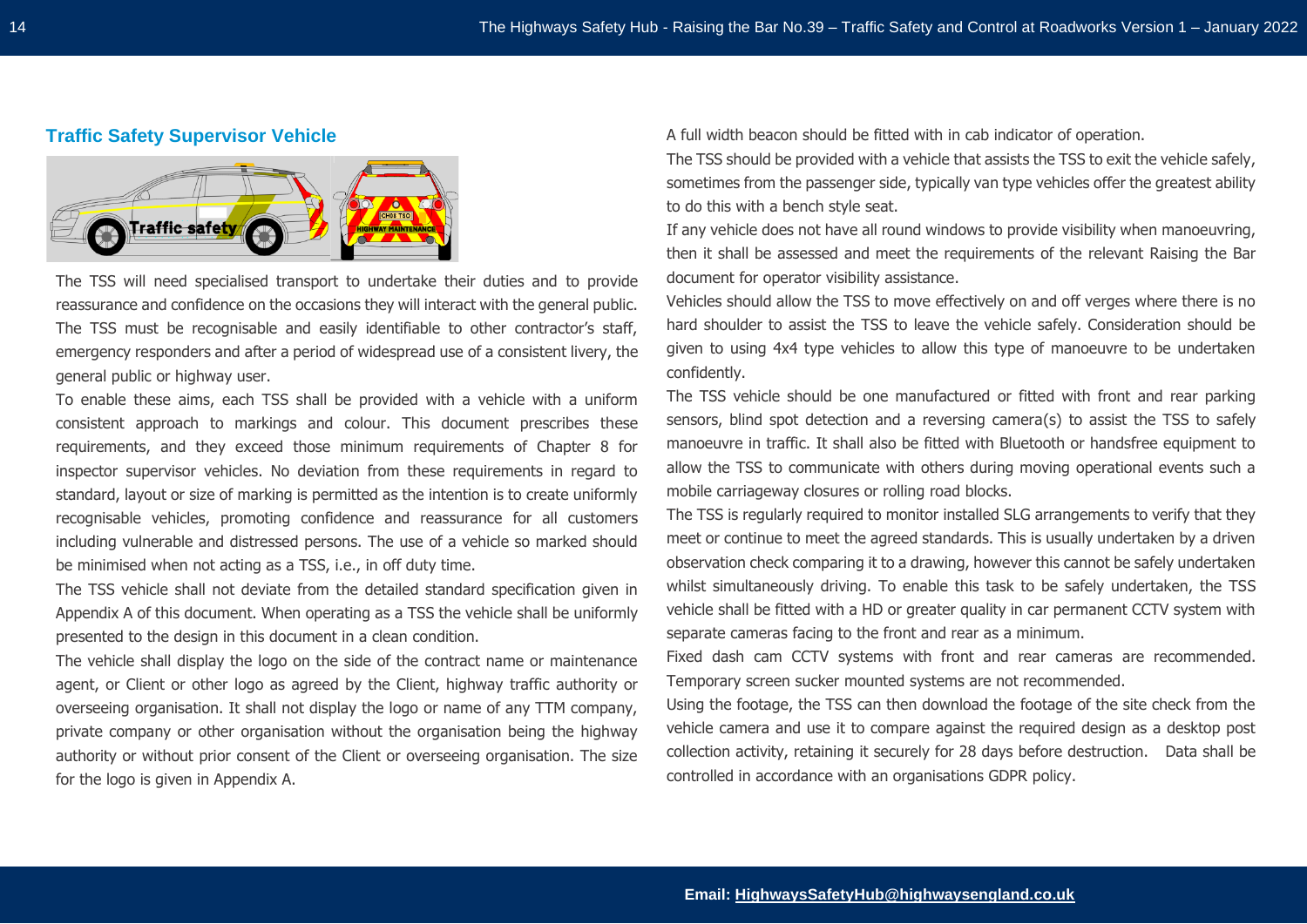## <span id="page-14-0"></span>**Appendix A – Detailed TSS Vehicle Specification**

These stated requirements are over and above or those stated in Chapter 8 or where the requirements conflict with that document, these requirements shall be used for the TSS vehicle.

When a vehicle other than a car is provided the widths, specifications and angles shall be maintained to present uniformity.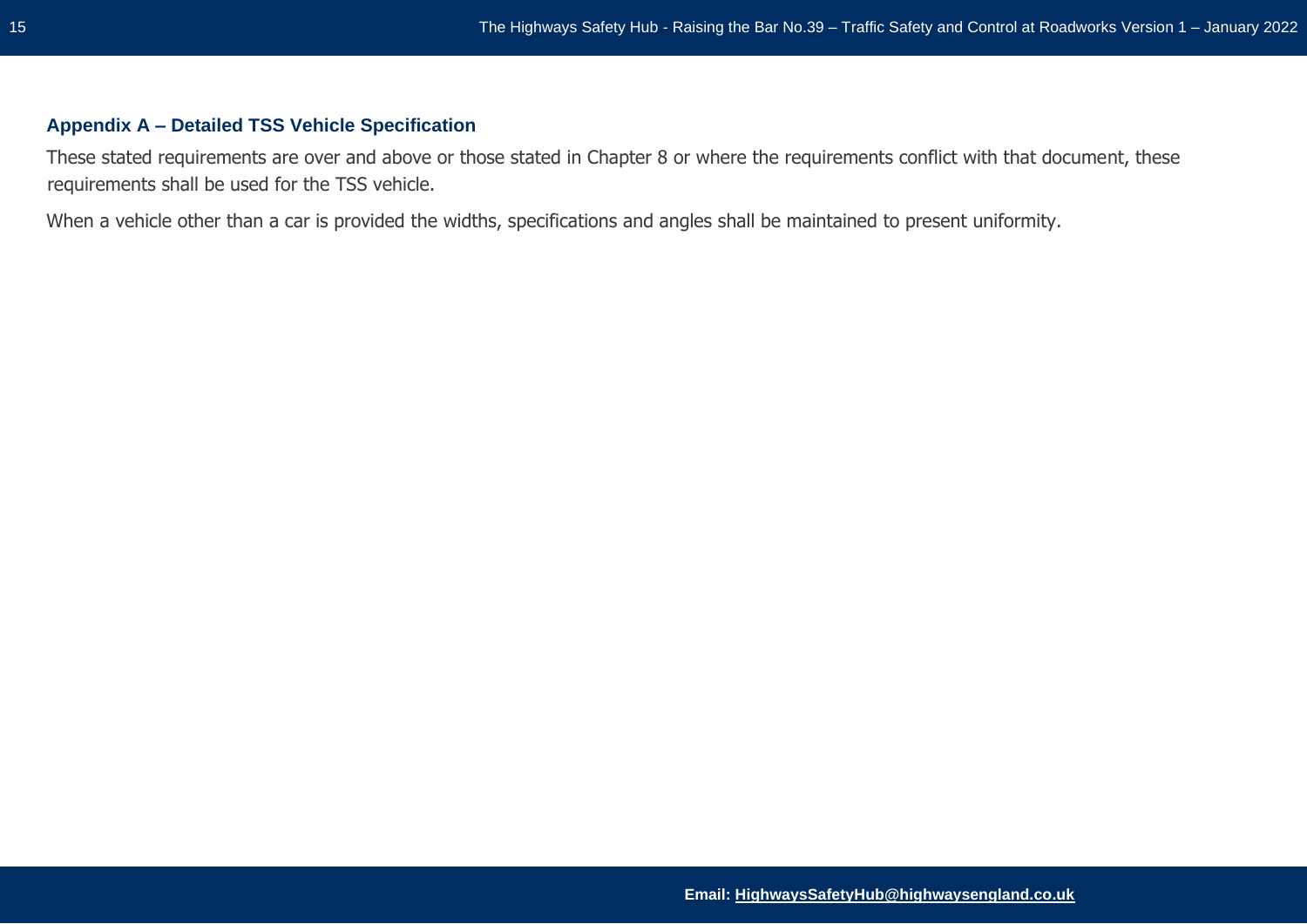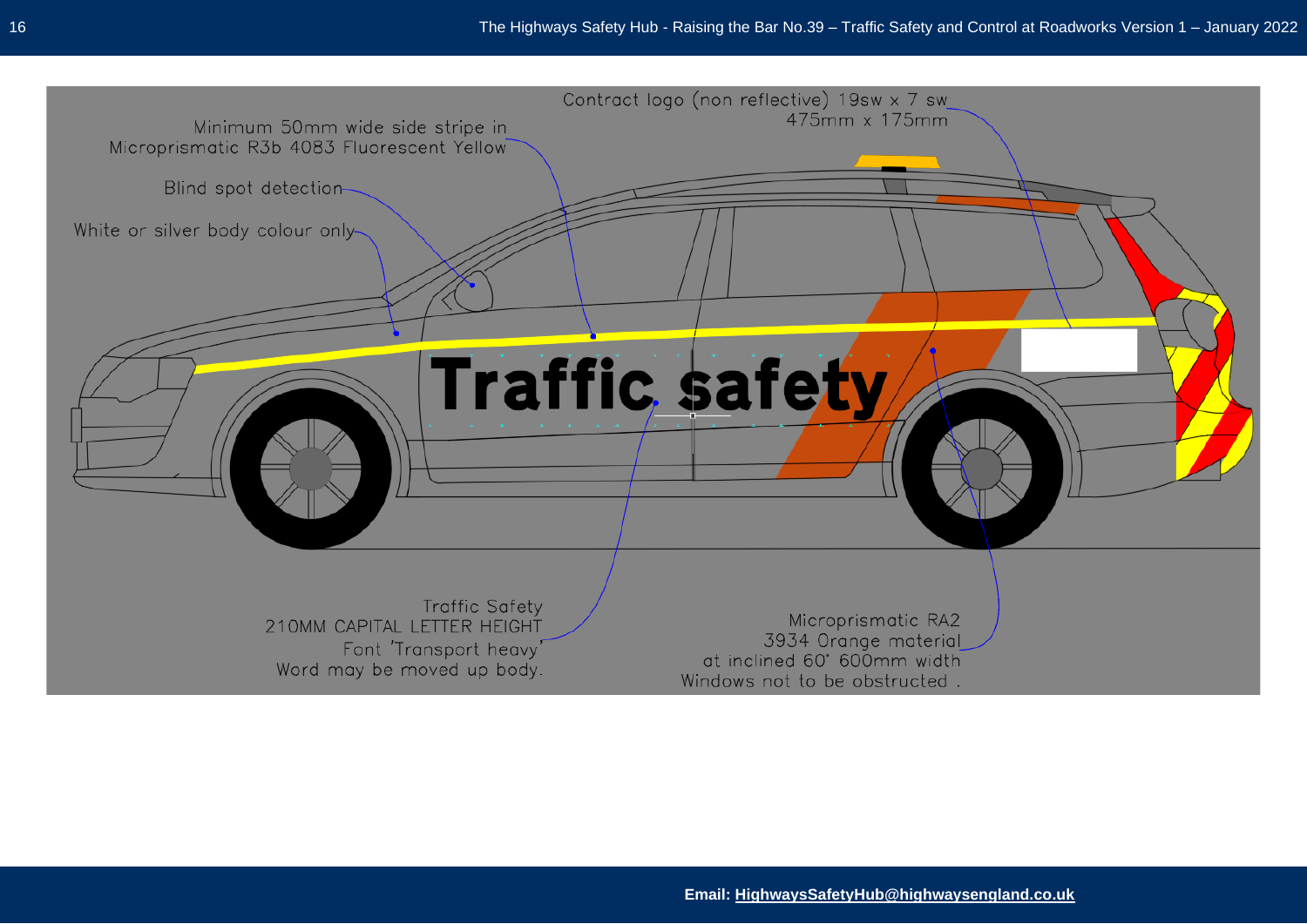